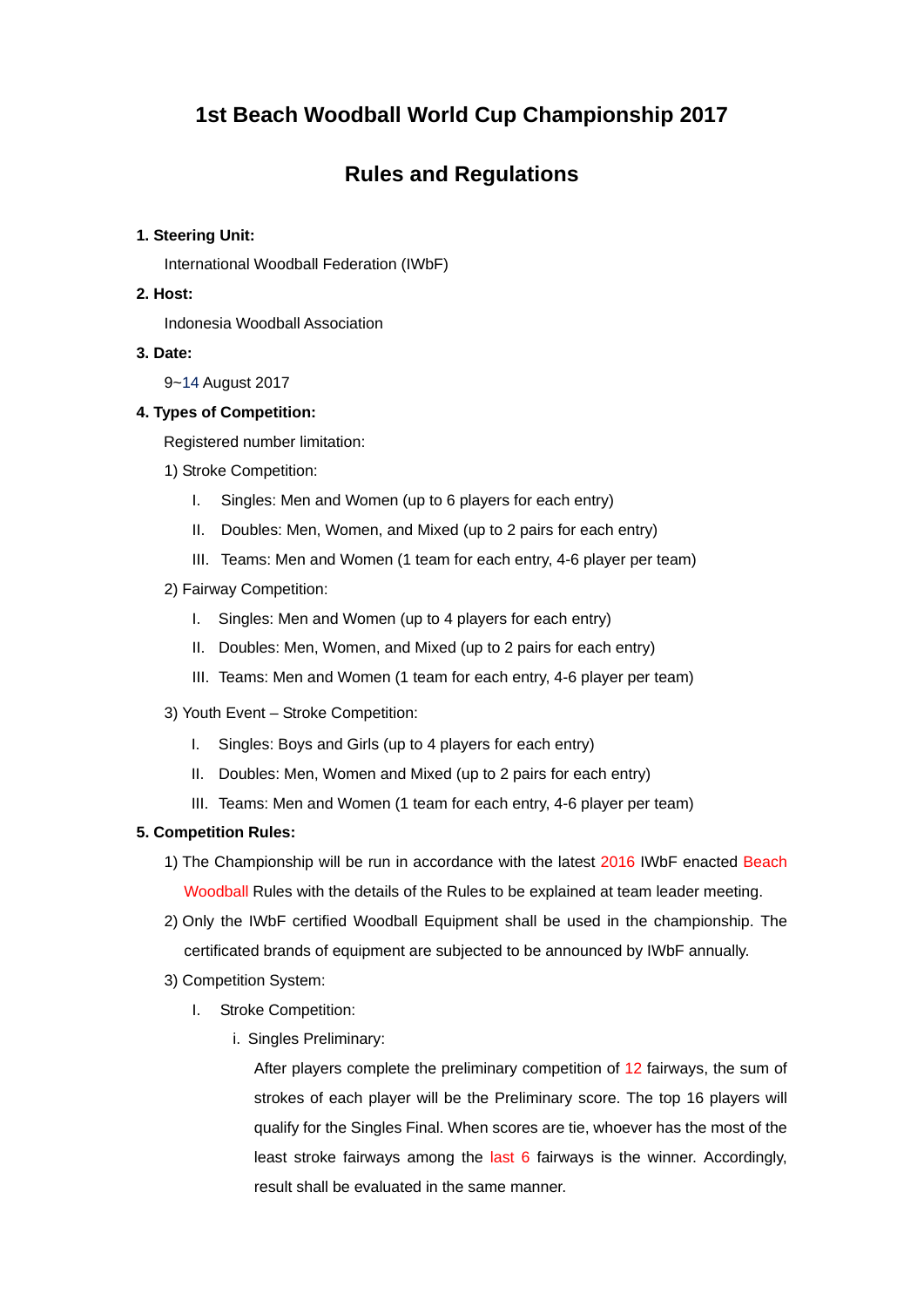ii. Singles Final:

The top 16 players from Singles Preliminary will be eligible to play in the Final, another 12-fairway round. The sum strokes of 24 fairways from the Singles Preliminary and Final will be added up for the eligibility of the winner. Any player who scores the least strokes is the winner.

- iii. Doubles Preliminary:
	- a. The Men and Women Doubles, players take turns in striking the ball. Male or Female players who's names listed first on the registration roster should strike first on the odd-numbered fairways, and the other players should strike first on the even-numbered fairways. For Mixed Doubles, male player shall be listed first and female player shall be listed on the coming column on Mixed Doubles registration roster. After completing the competition of 12 fairways, the sum of the strokes will be the Doubles Preliminary score.
	- b. Players take turns in striking the ball until gating. Player 1 from every pair (Pair A1, Pair B1, Pair C1) take turns to strike first from fairway 1 to fairway 3. Striking order of players on fairway 1 is Pair A1, Pair B1, Pair C1. Striking order of players on fairway 2 is Pair B1, Pair C1, Pair A1; moreover, striking order of players on fairway 3 is Pair C1, Pair A1, Pair B1. Continually, Player 2 from every pair (Pair A2, Pair B2, Pair C2) take turns to strike first from fairway 4 to fairway 6. Striking order of players on fairway 4 is Pair A2, Pair B2, Pair C2. Striking order of players on fairway 5 is Pair B2, Pair C2, Pair A2; moreover, striking order of players on fairway 6 is Pair C2, Pair A2, Pair B2. Accordingly, the Player 1 from every pair should take turns for the first shot for the next fairways.
- iv. Doubles Final:

Top 12 pairs in the Doubles Preliminary will qualify for the Doubles Final of additional 12 fairways competition. The final score is the strokes sum of the 12 fairways of Preliminary and Final, the total 24 fairways. Any pair who scores the least strokes is the winner. Order of taking turns in striking is the same methods as in the Preliminary.

v. Teams:

Each team consists of  $4 - 6$  players, and the stokes sum in each round of the best 4 players of the Stroke Preliminary Competition will be counted as the team score. The team which has the least number of strokes is the winning team.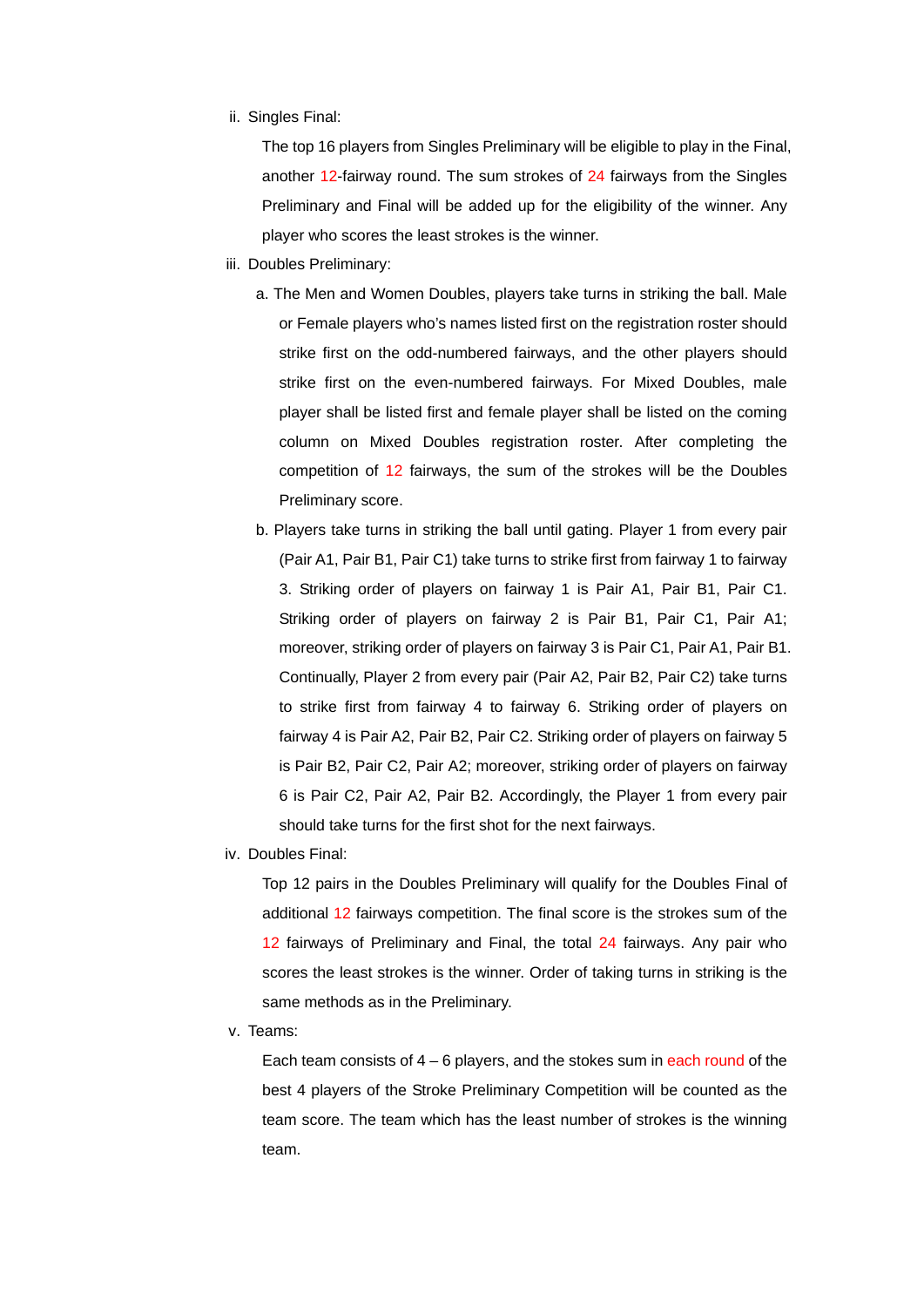- vi. Tie for Singles / Doubles / Teams Events:
	- a. For Singles Events / Doubles Events, in case there are 2 or more players/pairs secured the same strokes, whoever has the most of the least stroke fairways among the last 6 fairways is the winner. Accordingly, result shall be evaluated in the same manner.
	- b. For Teams Events, in case 2 or more teams secure the same strokes, any team with player that has the least strokes is the winner. If there is still a tie, then any team with player that has the second least stokes is the winner. Accordingly, results shall be evaluated in the same manner. If the result is still the same, the Organizing Committee will construct alternate methods to decide the winner.
- II. Fairway Competition:
	- i. Competition Format:

Players will compete in single-elimination and will play from the appointed fairway to next fairways. The player who scores the least strokes in each fairway will be the winner of the fairway. A tie is counted when both score the same number of strokes. Anyone leads by a number of winning fairways greater than the number of fairways remaining to be played is the winner, and the competition is finished

ii. Singles:

The Organizing Committee should determine the order of play by drawing lots. Each group consists of 2 players and will play from the appointed fairway to next fairways.

iii. Doubles:

The Organizing Committee should determine the order of play by drawing lots. Each group consists of 2 pairs and will play from the appointed fairway to next fairways. Players whose names listed first on the registration roster should strike first on the odd-numbered fairways, and the other players should strike first on the even-numbered fairways. For Mixed Doubles, male player shall be listed first and female player shall be listed on the coming column on Mixed Doubles registration roster.

iv. Teams:

Teams will compete in the round-robin competition. Each team consists  $4 - 6$ players, and each round 4 players from each team will compete in the order of Singles, Doubles, and Singles fairway competition (as the"3-match") for each round. Every player is not allowed to play more than one match for each round. Each team is required to participate in the first "2 match". Any team that accumulates a 2-match lead wins the competition, and the competition is finished.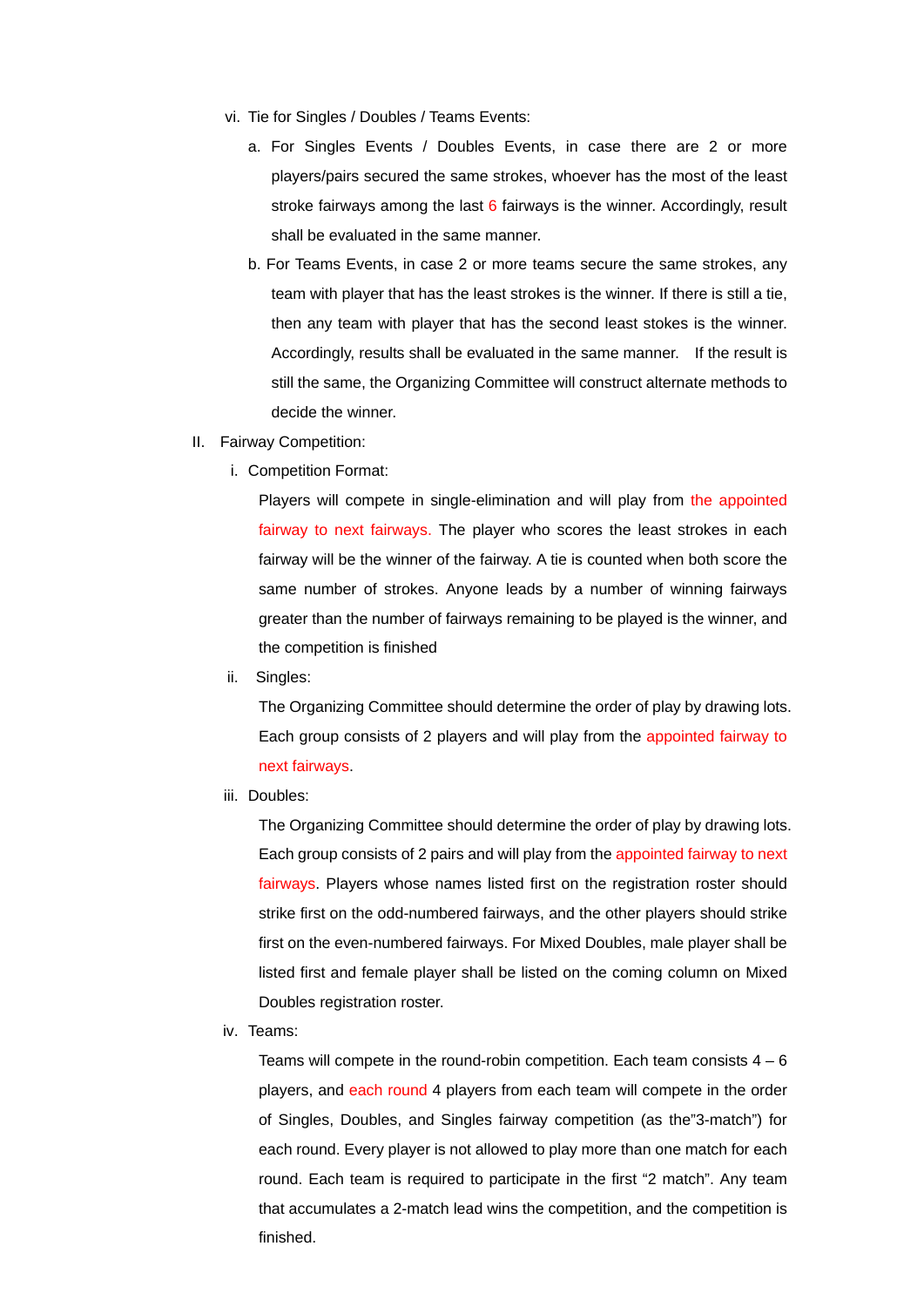v. Striking Order:

In Fairway Competitions, no matter if the ball stops on the gate area or fairway, the player/pair with ball which stops further from the gate shall hit first.

vi. Tie for Fairway Events:

When fairways competition ended in a tie after completing 6 fairways competition, players/pairs will play sudden death and compete from the appointed fairway to next fairways, whoever first wins the fairway is the winner, and the competition is finished.

4) Scores Record:

The international referees will patrol between fairways, and national referees will be appointed by the Organizing Committee to carry out the scoring duty.

5) The Organizing Committee reserves the right to change the competition program according to the actual situation in the competition. There is no right for each team to bring up any opinion.

#### **6. Prizes:**

- 1) Prizes will be determined based on the number of registered participants.
	- I. 1 player/team will be awarded when 3 or less players/teams registered.
	- II. 2 players/teams will be awarded when 4 to 5 players/teams registered.
	- III. 3 players/teams will be awarded when 6 to 7 players/teams registered.
	- IV. 4 players/teams will be awarded when 8 to 9 players/teams registered.
	- V. 5 players/teams will be awarded when 10 to 11 players/ teams registered.
	- VI. 6 players/teams will be awarded when 12 to 13 players/teams registered.
	- VII. 7 players/teams will be awarded when 14 to 15 players/teams registered.

VIII. 8 players/teams will be awarded when 16 or more players/teams registered.

※Winners of Singles and Doubles events will be awarded certificates and medals.

Winners of Teams events will be awarded certificates, medals, and trophies.

- 2) Gate-in-One:
	- I. Applicable to the Singles Preliminary of Singles Stroke Competition, whoever hits the ball through the gate (1 gate appointed by the Organizing Committee, 1 Gate-in-One prizes) by 1 stroke will be awarded medal and cash award of USD 500. If there is more than 1 winner, the prizes will be shared equally with all winners.
	- II. Gate-in-One will not be applied for Singles Final.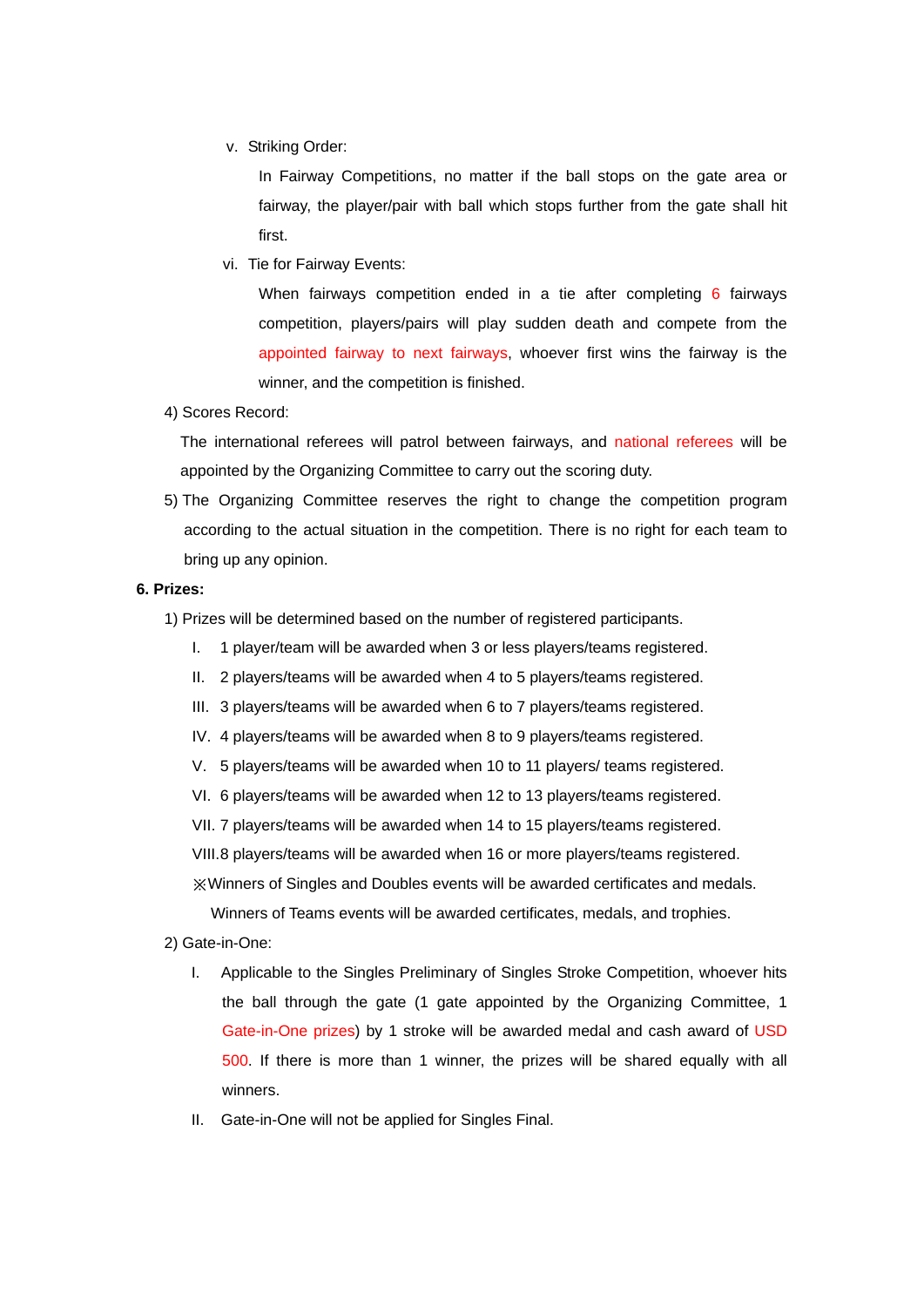- 3) International Tour Championship Ranking:
	- I. Singles Stroke Competition, the top 30 male and female players will receive points calculated based on the rules of the International Tour Woodball Championship, and the points will be accumulated with other winning points.
	- II. Singles Fairway Competition (single elimination), points shall be secured when at least 8 players participate in the event. The points calculated based on the rules of the International Tour Woodball Championship.

## **7. Entry:**

- 1) Players are allowed to register every event without restriction. However, Stroke Doubles and Fairway Doubles Competition is both limited one entry per player. Meanwhile, female players are not allowed to register in males' events, and vice versa.
- 2) Youth Event requirement: players who born after 1 September 1999 are allowed to register the event.
- 3) Please submit the Registration Form, Participation Form, Registration Fee, Participation Fee, and photos of participants to the Organizing Committee before entry deadline.
- 4) Entry Deadline: 14 July 2017.

## **8. Transportation:**

The Organizing Committee will provide transportation among airport and Athlete's Village upon arrival and departure of the delegations and local transportation during the Championship, as well as escort when necessary.

## **9. Delegation's Flag:**

For the purpose of opening and closing ceremonies, participating delegations are requested to present 2 flags officially registered with the IWbF.

### **10. Financial Conditions:**

- 1) Sanction Fee: USD 20 per player for International Woodball Federation.
- 2) Registration Fee: USD 10 per participant (including all team staff).
- 3) Participation Fee:
	- I. Stroke Competition:
		- i. USD 30 per participant for Singles Competition.
		- ii. USD 40 per pair for Doubles Competition.
		- iii. USD 40 per team for Team Competition.

 (Applied to all participants who have registered Singles Stroke Competition and also register Team Stroke Competition)

- II. Fairway Competition:
	- i. USD 30 per participant for Singles Competition.
	- ii. USD 40 per pair for Doubles Competition.
	- iii. USD 100 per team for Teams Competition.